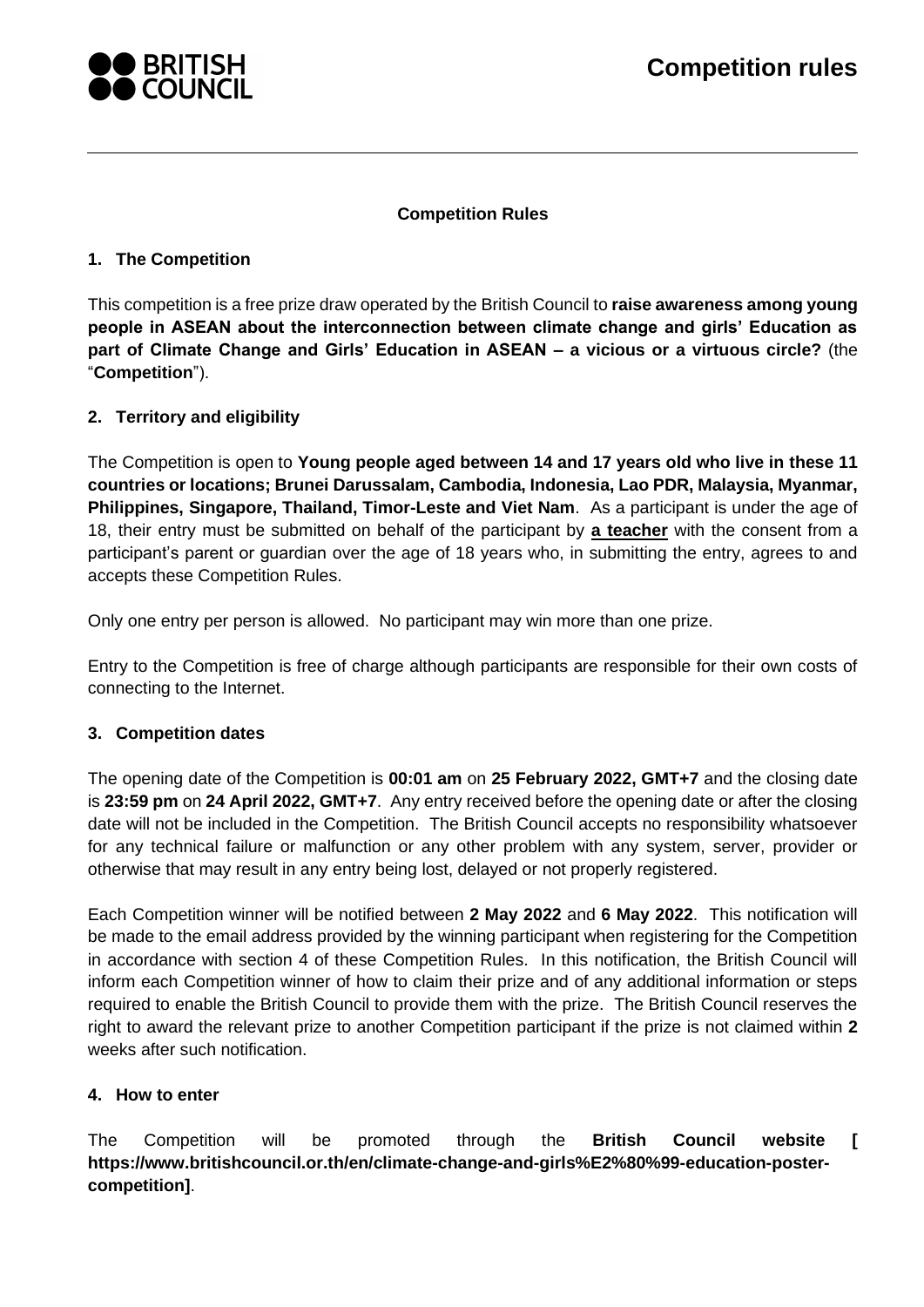Before entering the competition, please make sure you have already prepared the following.

1. Signed consent form from the participant's parent or guardian ready to upload. (You can download the consent form here.)

2. An infographic poster file in PDF, JPG or PNG format ready to upload.

To enter participants must access the **this online entry submission form** -

<https://www.surveymonkey.com/r/climateandgirls> - and then follow these steps:

- Read and accept these competition rules by clicking 'I accept' button.
- Read 'Privacy Notice' and click 'Yes, I understand the privacy notice as mentioned above.
- Complete '**Teacher's contact Information section'**. Teacher's contact details to be provided includes the following;
	- o First name Last name (required)
	- o E-mail address (required)
	- o Phone number (required)
	- o Country (required)
	- o School name (required)
	- o School address (required)
	- o School e-mail address (optional)
	- o School phone number (optional)
- Complete **'Student's Information Section'**. The Information of the student to be provided includes the following;
	- $\circ$  The teacher is to click whether this poster entry submission is for an individual student submission or for a Group submission. (required)
	- o The teacher is to provide student's first name Last name (required)
	- $\circ$  The teacher is to confirm whether the student(s) are in the eligible age range for the competition or they are between 14 and 17 years old. (required)
	- o Upload the signed consent form from a student's parent or guardian whose age is above 18 years old. It is necessary that the consent is provided for every student who is entering the competition. (required)
- In the **'Uploading the poster file section'**, the teacher is to state the audience of the poster entry. And upload the poster file in PDF, .JPG(JPEG), or .PNG format.
- Click on the 'Submit' button.

#### <span id="page-1-0"></span>**5. Prizes and selection of winning entries**

The winner selection will take place within **7 days** days following the closing date referred to in section 3 above.

#### 11 *poster entries will be selected as winners. The winners will be judged by the panel of judges appointed by the British Council.* The judges' decision is final and binding.

No correspondence will be entered into with the unsuccessful participants.

The prizes consists of **a certificate for student winners, for a teacher and a school supporting the submission to the competition as well as an opportunity to join the policy dialogue online event]**. **The policy dialogue online event will be in May 2022. The event will be organised online. The winners will receive an invitation to join the event.**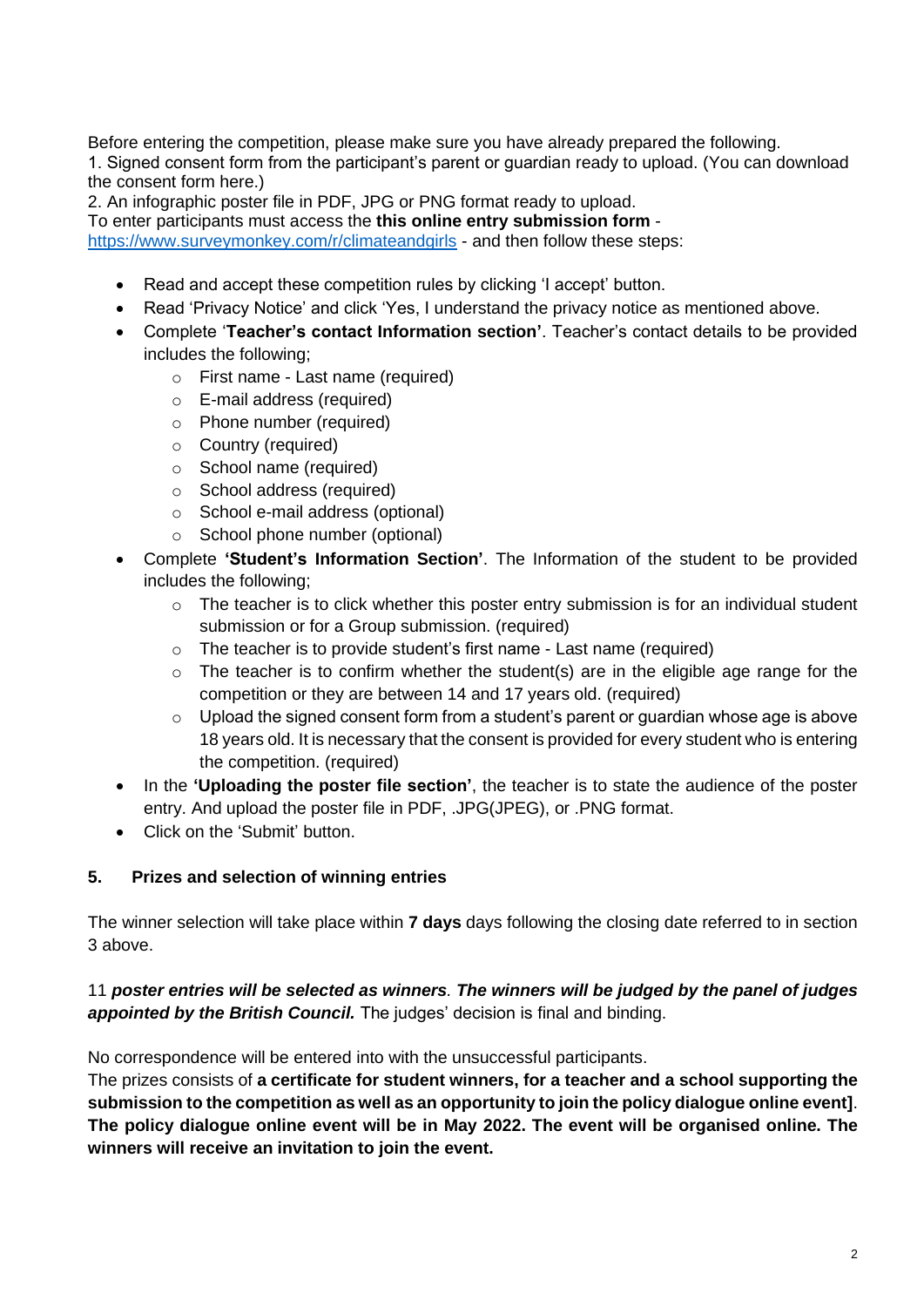Prizes are personal to the winners and cannot be transferred to any third party. Prizes cannot be exchanged for money or any other goods or services.

The British Council accepts no responsibility for failure to notify winning participants or failure to deliver prizes where such failure results from the provision of inaccurate contact details by the participants or from the acts or omissions of any third party (including, without limitation, any internet or postal service provider) and shall have no liability to any entrant if it is prevented from or delayed in delivering any aspect of the Competition or the prizes by acts, events, omissions or accidents beyond its reasonable control.

The British Council does not offer any insurance in connection with the prize. Each prize winner may arrange their own insurance in respect of the prize, if applicable.

# <span id="page-2-1"></span>**6. Personal data**

The British Council will collect and store the names and email addresses of all participants and the additional contact details of winners as anticipated by sections [4](#page-0-0) and [5](#page-1-0) above. The British Council will use this personal data for the following purposes:

- managing the relationship between the participants and the British Council;
- communicating with participants to answer their queries about the Competition;
- communicating with winners and arranging delivery of their prizes; and
- marketing and publicity in accordance with section [7](#page-2-0) below.

Where a participant (or the participant's parent or guardian where the participant is under 18) has consented to the British Council doing so, the British Council may contact the participant using the personal data collected to provide information about the goods, services, courses or promotions that the British Council offers.

By participating in the Competition, participants consent to their personal data being processed by the British Council in accordance with, and for the purposes set out in, this section [6.](#page-2-1)

Participants can exercise their rights to access their personal data held by the British Council and withdraw their consent to the processing of their personal data by sending an email, accompanied by a scanned photocopy of their valid passport, national ID card, driving license or other acceptable forms of identification to: **[ClimateChangeandGirlsEducation@britishcouncil.org](mailto:ClimateChangeandGirlsEducation@britishcouncil.org)**.

# <span id="page-2-0"></span>**7. Publicity and rights**

The British Council intends to publish the names and photographs of the winners on the British Council's websites, Facebook pages, Twitter pages, press releases and in other promotional and marketing material. In addition, the British Council may write and publish articles about the winners' enjoyment of their prize. By entering the Competition, each participant agrees to the use of their name and image and agrees to co-operate with any such publicity or marketing if they win the prize.

Participants will retain copyright in the entry material that they submit to the British Council. By entering the Competition each participant grants the British Council, free of charge, permission to use the entry material (including, without limitation, modifying and adapting it for operational and editorial reasons) in any media worldwide for purposes connected with the Competition. Participants who win the prize grant the British Council further permission to publish and exhibit their entry material (including, without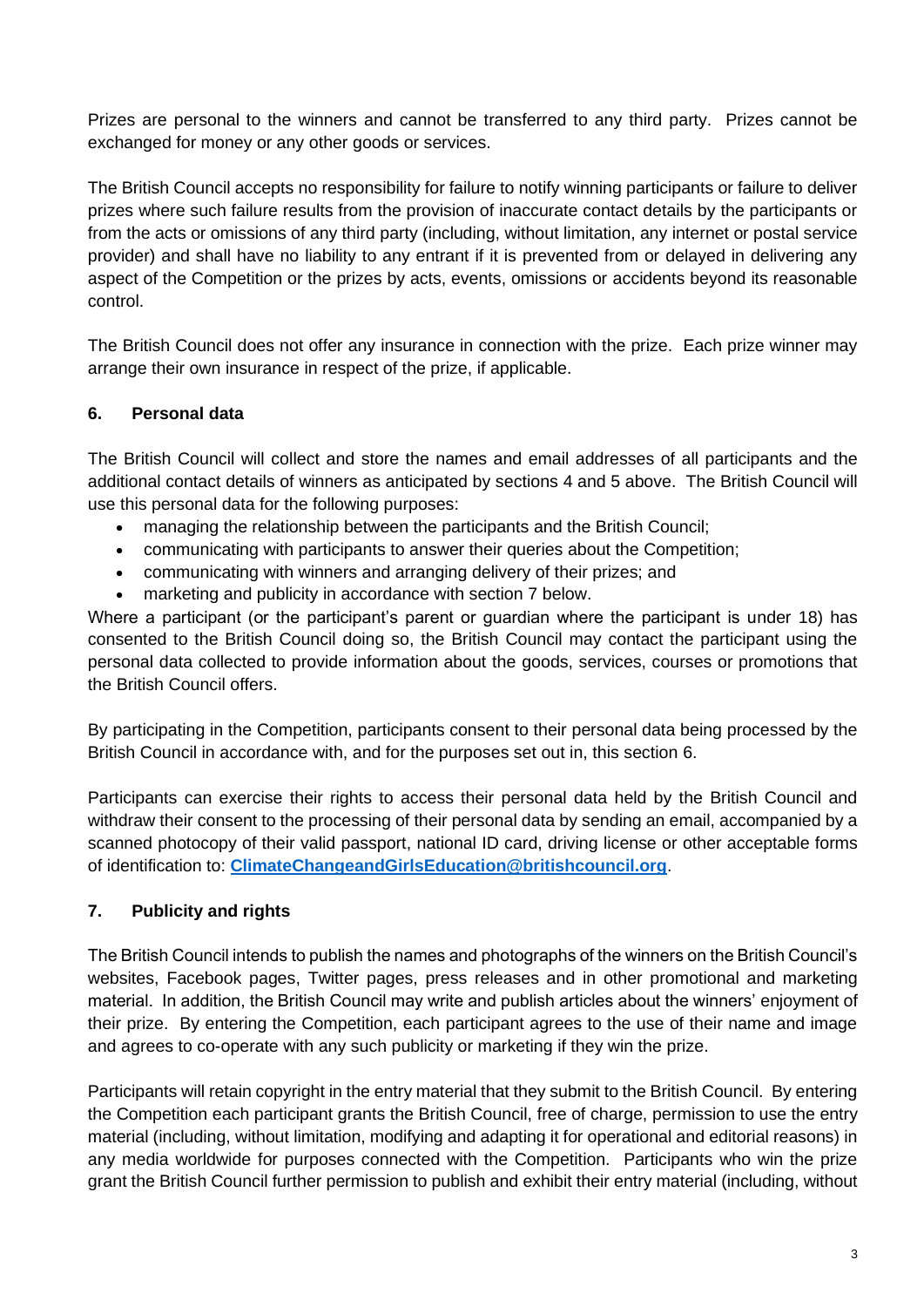limitation, modifying and adapting it for operational and editorial reasons) in print and any media worldwide for any British Council purpose. Each participant confirms that the entry material is their original work, is not defamatory and does not infringe any English laws, that they have the right to give the British Council permission to use it for the purposes specified above, and that all necessary consents for the submission of the entry material have been obtained.

All rights in the British Council's name and logo, websites, Facebook pages, Twitter pages, press releases and other promotional and marketing material and all course and examination content and materials (together the "**Council's Materials**") shall vest in and remain with the British Council (or its licensors). By participating in the Competition, participants agree that they will not use, broadcast, publish, export, exploit, reproduce nor copy part or all of the Council's Materials.

#### **8. General**

Participants should not share their poster entry with anyone or made public on any forum while the competition is underway. Once it is over, sharing is allowed.

Plagiarism is not accepted under any circumstances. All poster entries suspected of plagiarism shall be disqualified.

Poster entries must have been specifically made for this Competition

The British Council may disqualify or refuse to accept the entry of any participant which does not meet the eligibility criteria in section [2](#page-0-1) or does not otherwise comply with these Competition Rules.

These Competition Rules shall be governed by and interpreted in accordance with the laws of England and Wales and the courts of England and Wales shall have exclusive jurisdiction over any disputes or claims (including, without limitation, non-contractual disputes or claims) arising out of or in connection with the Competition.

#### **9. Acceptance of Competition Rules**

By participating in this Competition, participants are deemed to have accept these Competition Rules.